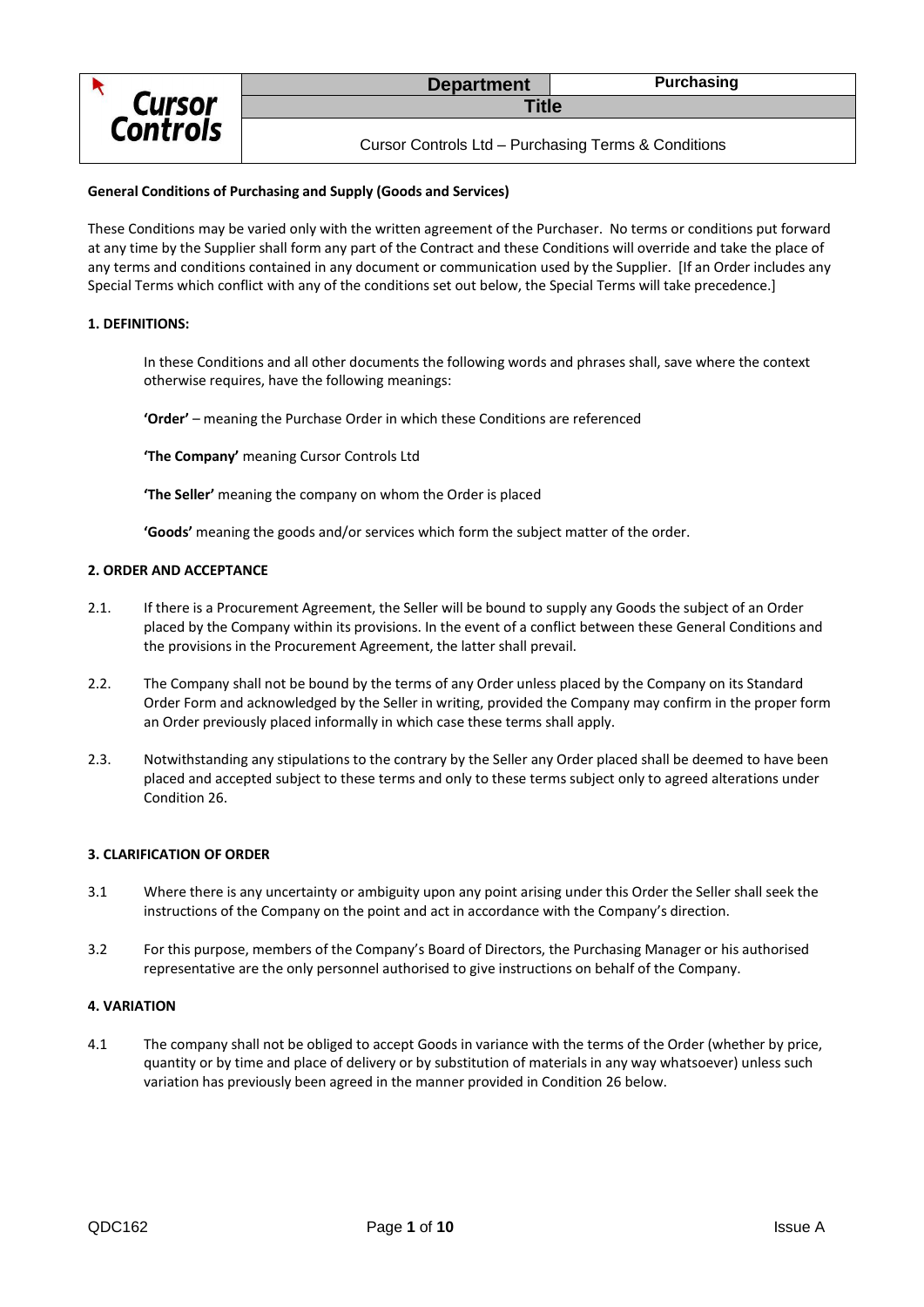

#### **5. PRICE AND PAYMENT**

- 5.1 The price of the Goods and/or Services shall be included in the Order and is fixed and exclusive of VAT but inclusive of all other levies, duties, taxes, charges and expenses (including packaging, carriage, insurance and other disbursements) and no increase will be accepted by the Purchaser unless agreed by it in writing before the execution of the Order.
- 5.2 The Purchaser shall pay the Supplier the VAT chargeable on the Goods and/or Services provided in accordance with the Contract.
- 5.3 Unless otherwise agreed in writing by the Purchaser, the Supplier shall render any appropriate invoice to the Purchaser at monthly intervals in arrears during the Term and each invoice shall contain all appropriate references to the Goods and/or Services to which it relates, the Purchase Order number and a detailed breakdown of what has been provided and the relevant price and shall be supported by such other documentation as the Purchaser may reasonably require.
- 5.4 Payment terms are 30 days End of Month. Payment (unless terms are stated in the Order) shall be made at the end of the month following the month in which delivery was completed.
- 5.5 Without prejudice to any other right or remedy the Purchaser may have, the Purchaser reserves the right to set off:

a) Any amount payable to the Supplier under the Contract in respect of any Goods and/or Services that the Supplier has failed to provide or provided inadequately; and/or

b) Any sums due from the Supplier to the Purchaser (including any sum that the Supplier is liable to pay in respect of breach of contract) whether under the Contract or in any other agreement which may exist between the Parties from time to time.

#### **6. DELIVERY**

- 6.1. Delivery shall be made at the place to the person and in the manner specified in the Order or (if none) as directed by the Company.
- 6.2. At the time of delivery the Seller will obtain from the Company's representative nominated to accept delivery a detailed, quantified, signed receipt for Goods delivered. In the absence of such receipt the Company's representative's evidence as to the Goods that were delivered and their state and other circumstances of the delivery shall be conclusive.
- 6.3. Physical delivery of Goods to and acknowledgement of receipt thereof by the company (whether or not in the prescribed form) shall not be deemed to be acceptance of a variation in the Order which has not been agreed in the prescribed manner nor a waiver of any defect in the Goods or in the packing thereof or completion of the Order generally.
- 6.4. Time for delivery of the order shall be of the essence.
- 6.5. Upon breach by the Seller of any of the terms relating to place, manner and time of delivery the Company shall have the right without liability or penalty and without waiving any of its other rights and remedies by notice to the Seller to cancel the order in whole or in part and to purchase replacement Goods elsewhere and recover from the Seller any loss or damage incurred.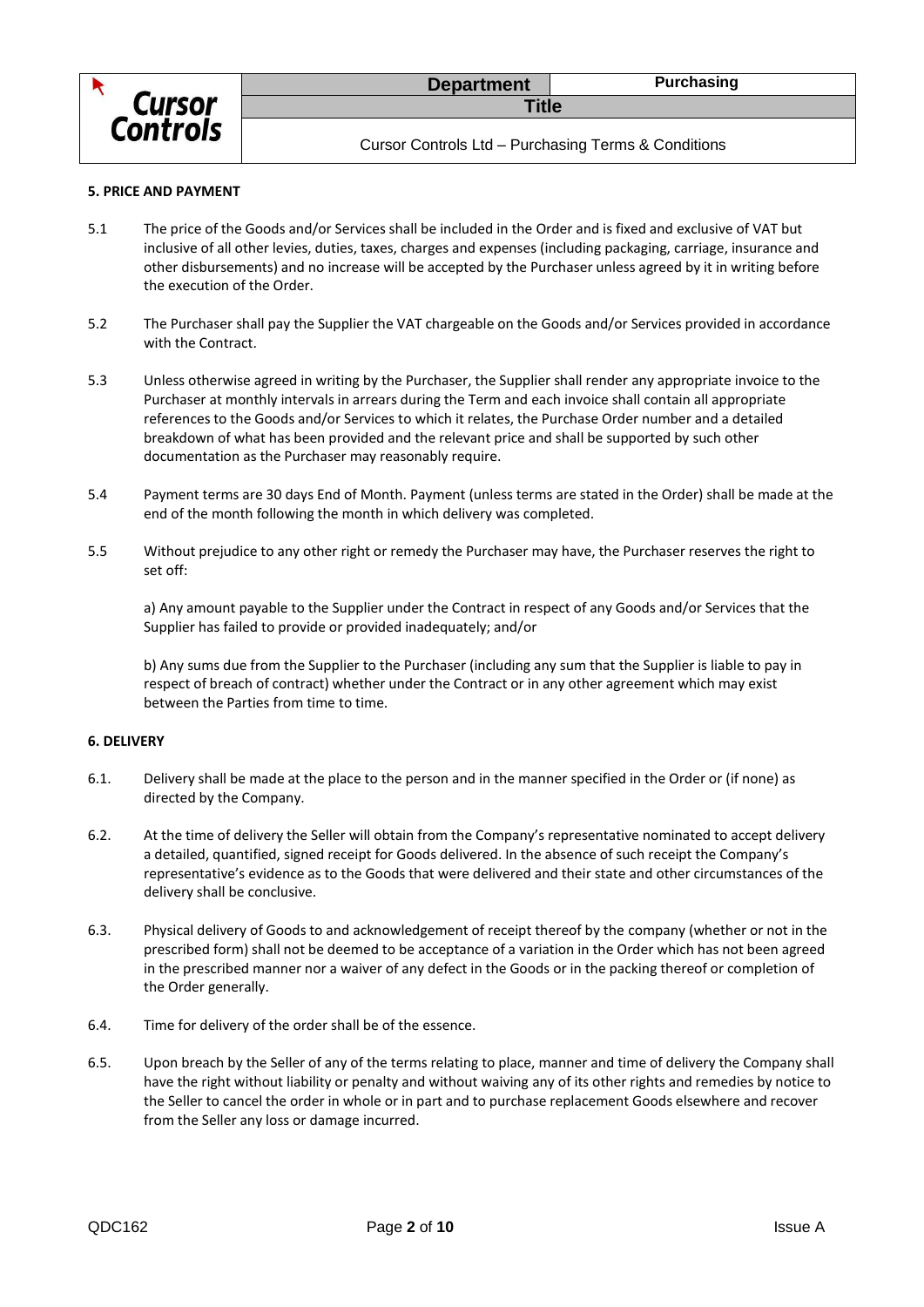

- 6.6. If delivery is made ahead of schedule the Company may at the Seller's risk and expense return the Goods to the Seller or retain them or place them in the hands of third parties for storage (at the Seller's risk) and charge for or pass on the cost of such storage.
- 6.7. If the Order includes or refers to a delivery schedule the Company shall have the right at any time to vary or extend the delivery schedule (without prejudice to any rights it may have to cancel outstanding parts of this Order).
- 6.8. If at any time the Seller anticipates that he will be unable to meet a required delivery schedule he shall immediately so inform the Company and put forward a detailed recovery programme with timing for due corrective action to be achieved. The Company shall thereupon have the following rights (such rights to be without prejudice to each other and without prejudice to the Company's other rights):

a. To agree a new delivery schedule with the Seller (in accordance with the Seller's recovery programme or otherwise) which once agreed in writing between the parties shall become binding subject to 6.5-6.8 above and/ or

b. To cancel the Order in whole or in part with the same consequences as are provided in 6.6 above.

## **7. TRANSPORT**

- 7.1. The Seller shall provide transport by the route and means specified (if any) in the Order. Subject to the particular requirements of the Order such transport shall be of a type and quality suitable to the nature and the quality of the Goods taking account, where appropriate, of the perishable, fragile or other special qualities of the Goods. In any event, goods in transit shall be at the risk of the Seller.
- 7.2. All Goods in transit shall be covered by an adequate and suitable insurance. In any case where the Seller fails promptly to demonstrate upon request to the satisfaction of the Company that they are so covered the Company shall be entitled to arrange such insurance and debit the cost thereof to the seller.

## **8. DAMAGE IN TRANSIT**

- 8.1 The Supplier shall free of charge and as quickly as possible either repair or replace (as the Purchaser shall select) such of the Goods as may either be damaged in transit or having been replaced in transit fail to be delivered to the Purchaser provided that:
	- a) In the case of damage to such Goods in transit, the Purchaser shall within 30 days of delivery give notice to the Supplier that the Goods have been damaged;
	- b) In the case of non-delivery the Purchaser shall (provided that the Purchaser has been advised of the dispatch of the Goods) within 10 days of the notified date of delivery give notice that the Goods have not been delivered.

#### **9. RISK AND TITLE**

9.1 Property and risk in the Goods shall pass to the Company on delivery notwithstanding that at such time the Goods may not have been paid for in full but without prejudice to Condition 13 below.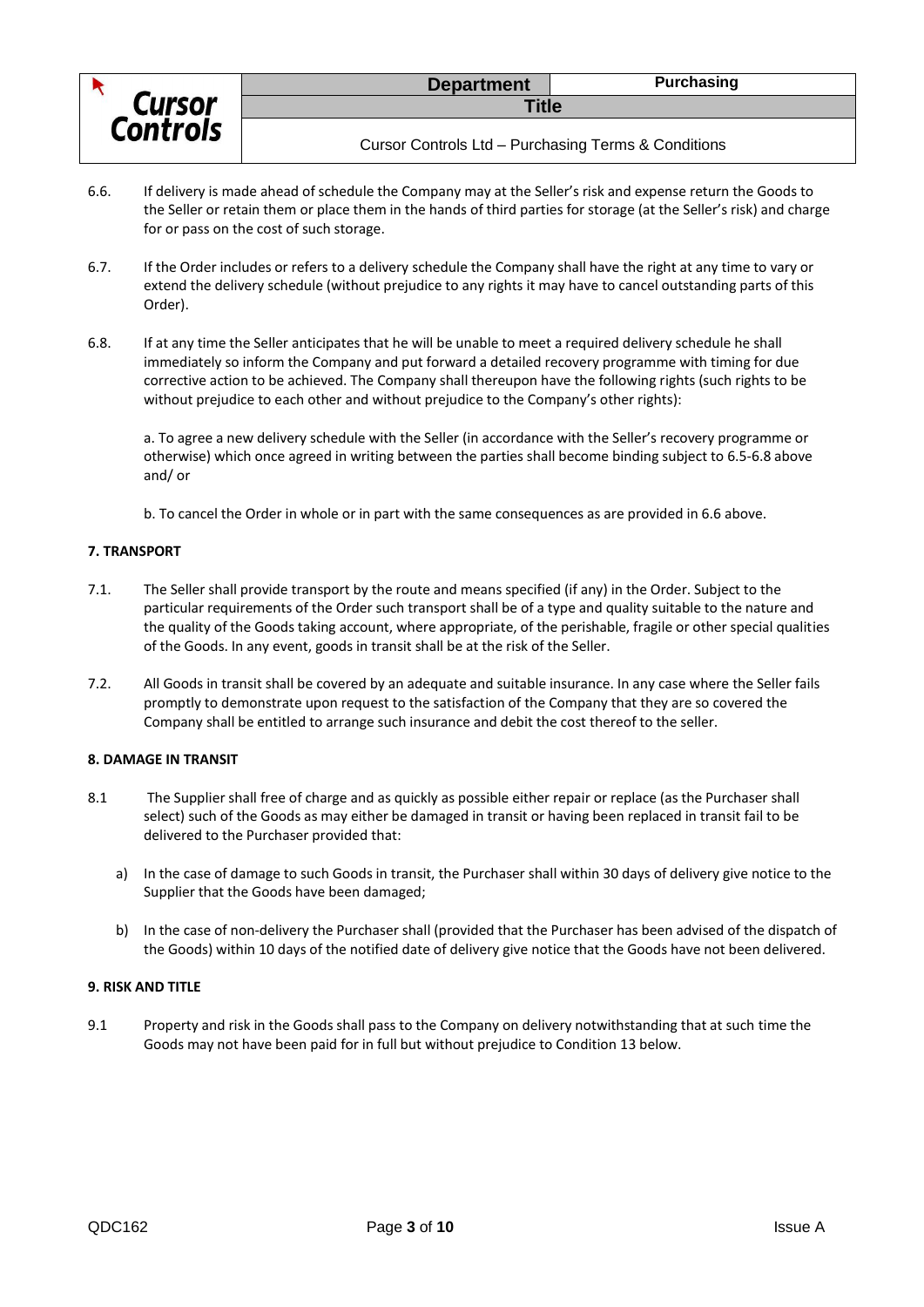

Cursor Controls Ltd – Purchasing Terms & Conditions

## **10. QUALITY**

- 10.1 It shall be a condition of any Order that the Seller will implement in full any quality control procedure stipulated by the Company. The Company shall be entitled to take reasonable steps to satisfy its self that the Seller is observing this Condition. If the Company on reasonable grounds is not satisfied that this Condition is being observed the Company may (without prejudice to its other rights including the right to reject the Goods altogether) at the expense of the Seller institute quality controls and the Goods shall not be deemed to have been delivered and accepted nor shall the Company be liable to pay for them until such controls are completed to the satisfaction of the Company. The Seller shall if required by the Company provide certificates of conformity with each and every delivery.
- 10.2 Raw materials used in the production of parts for Cursor Controls Ltd must be as approved and stated on the latest release drawing. No substitute materials or components are to be used without the written permission of Cursor Controls Ltd.

## **11. REMEDIES**

- 11.1 Without prejudice to any other right or remedy which the Company may have, if any Goods are not supplied in accordance with, or the seller fails to comply with, any of these terms and conditions, the Company shall be entitled to avail itself of any one or more of the following remedies at its discretion, whether or not any part of the Goods have been accepted by the Company:
	- a) To rescind the order
	- b) To reject the goods (in whole or part) and return them to the Seller at the risk and cost of the Seller on the basis that a full refund for the Goods so returned shall be paid forthwith by the seller.
	- c) At the Company's option to give the Seller the opportunity at the sellers expense either to remedy any defect in the Goods or to supply replacement Goods and carry out any other necessary work to ensure that these terms and conditions are fulfilled, or if that is not practicable for the Company, the Company shall be entitled to source substitute goods from an alternative supplier in which case the Seller shall pay any increase in the difference in cost of purchasing such Goods from an alternate supplier.
	- d) To refuse to accept any further deliveries of the Goods but without any liability to the Seller.
	- e) To carry out at the Sellers expense any work necessary to make the Goods comply with the Contract
	- f) To claim such damages as may have been sustained as a consequence of the Seller's breach of these terms and conditions.

## **12. CREDITS**

12.1 Any credit properly claimed by the Company in respect of short deliveries, incorrect pricing, returns of excess or defective goods or in respect of storage or rectification or other charges which under the provisions hereof may be passed on to the Seller shall constitute a debt due and payable by the Seller to the Company within seven days of the Company's invoice or other notification thereof to the Seller ( without prejudice to the right of set-off contained in the previous Condition). The Seller shall not return Goods after rectification or by way of re-supply without first crediting and re-invoicing such Goods.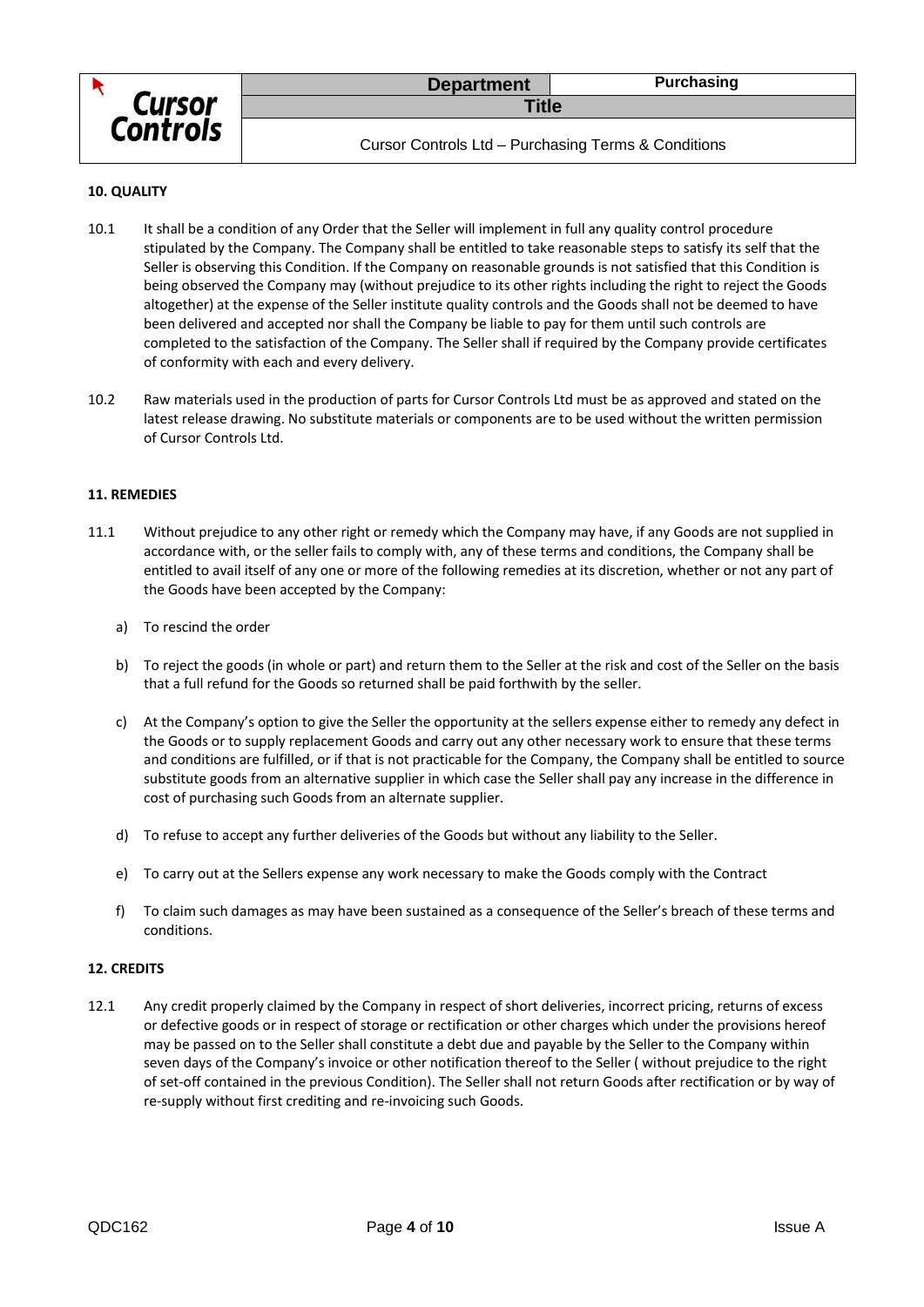

Cursor Controls Ltd – Purchasing Terms & Conditions

## **13. THE COMPANY'S PROPERTY**

13.1 All materials, equipment, tools, dies, moulds, copyright, design rights or any other forms of intellectual property rights in all drawings, specifications and data supplied by the Company to the Seller or used by the Seller specifically in the manufacture of the Goods shall at all times be and remain the exclusive property of the Company but shall be held by the seller in safe custody at its own risk and maintained and kept in good condition by the seller until returned to the Company and shall not be disposed of other than in accordance with the Company's written instructions, nor shall such items be used otherwise than as authorised by the Company in writing.

## **14. ACCESS TO SELLER'S PREMISES**

- 14.1 The Purchaser's representatives will have access during working days and hours, subject to reasonable advance notice:
	- a) To the premises where the Products are manufactured, whether these are the Purchaser's premises or those of the Purchaser's subcontractors;
	- b) To any technical documentation relating to the Contract and/or the Product manufacturing industrial process,
	- c) The right, with the Supplier's assistance, to check the Product manufacturing progress status up to and including the Product acceptance tests performed on the Supplier's premises.
	- d) the right, with the Supplier's assistance, to monitor Product manufacture up to their acceptance on the Supplier's premises.

For this purpose, the Supplier shall help and facilitate the issuance of all necessary authorisations to access its factories and those of its subcontractors.

#### **15. PUBLICITY**

15.1 The Seller shall not without the prior written consent of the Company disclose to any third party for the purposes of advertising or promotion or for any other purpose the existence or any details of the Order.

## **16. CONFIDENTIALITY**

16.1 The seller shall keep in strict confidence all technical or commercial know how, specifications, inventions, processes or initiatives which are of a confidential nature and have been disclosed to the Seller by the Company or its agents and any other confidential information concerning the Company's business or its products which the Seller may obtain, and the seller shall restrict disclosure of such confidential material to such of its employees, agents or sub-contractors as need to know the same for the purpose of discharging the Sellers obligations to the Company, and shall ensure that such employees, agents or sub-contractors are subject to like obligations of confidentiality as bind the seller.

## **17. PATENTS, TRADE MARKS AND COPYRIGHTS**

17.1 The Seller warrants and agrees that that the Goods and the sale or use by the Company or its customers thereof do not and will not infringe any patent, copyright or trade mark right or any other third party right whatsoever. The Seller shall forever defend, indemnify and hold harmless the Company, its successors and assigns and any of its customers and all persons claiming under the Company from and against any and all liability, claims, actions, losses, damages and expenses of any kind including without limitation legal expenses by reason of actual alleged infringement or contributory infringement of any domestic or foreign letters patent or any copyright, trade mark or trade name or other third party rights arising in any way out of or connected with the Order including without limitation by reason of the manufacture, delivery, use or sale of goods supplied under the same. This provision shall apply not withstanding any of the said claims, actions or suits shall ultimately be determined to be unjustified or to have been unfounded.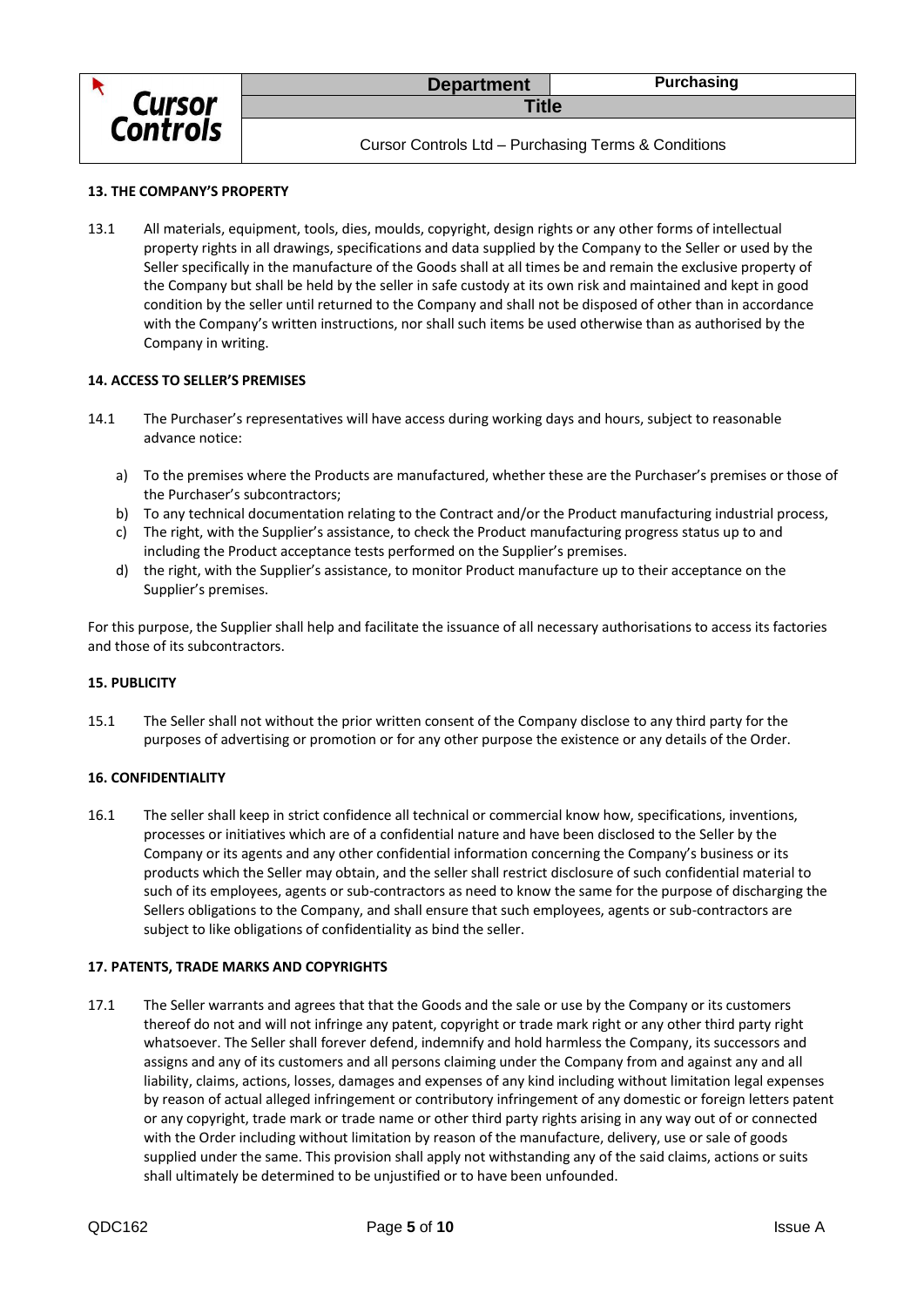

Cursor Controls Ltd – Purchasing Terms & Conditions

## **18. PRODUCT IMPROVEMENT**

18.1 The Seller warrants that in the course of dealings leading to the Order, it has disclosed and made available to the Company all technical and other knowledge and expertise available to it and undertakes that so long as the order remains in force it will continue to do so including any innovations or improvements of which it or any of its employees become aware (the Company having the right to alter the Order to take account of such matters).

## **19. WORK ON COMPANY'S PREMISES**

- 19.1 If fulfilment of the Order requires operations by the Seller, its employees, agents or contractors at the premises of the Company or any third party:
	- a) It shall be the Seller's responsibility arrange such operations to take place at a time and in a manner convenient to the occupier(s) of the premises
	- b) The Seller shall ensure that the individuals carrying out such operations comply with site rules and reasonable requirements of the Company, and are competent, courteous and presentable.
	- c) Without prejudice to the foregoing, the Seller shall be entirely liable for the correct and proper discharge by such persons of the tasks which are required to be done and for the conduct and acts and omissions of those persons while on the said premises generally.
	- d) The Seller shall be entirely responsible for any loss, damage or injury caused or suffered by any such person so long as he is on any such premises or in transit to or from such premises and shall indemnify and save the Company and occupier harmless against any losses, claims, damages or expenses by reason of any such matter. The Seller shall produce to the Company, upon request, copies of the relevant certificates of insurance currently in force.

#### **20. INSURANCE**

- 20.1 The Seller shall insure and at all times maintain insurance with an Insurance Company approved by the Company against all usual and other risks including inter alia insurance for public liability, third party liability, employers liability and product liability and against all liabilities (whether liabilities arising under contract tort or otherwise) it may have to the Company under the Order including cover for loss or damage to the Company's property from time to time in the custody of the Seller, and will:
	- a) Insure in the joint names of the Seller and Company; and
	- b) Produce to the Company a copy of any appropriate policy together with a current premium receipt.

#### **21. WARRANTIES**

- 21.1. All Goods supplied under the Order shall be deemed so supplied with the benefit of the following Warranties
	- a) That the Goods and all materials used in their manufacture correspond in every respect to any relevant sample pattern, drawing, specification or description.
	- b) That the Goods and every part thereof are merchantable and free from defects in workmanship, materials and design, shall perform to specification and (in so far as not expressly specified) to the generally accepted standards for Goods of that kind and are fit and sufficient for the purpose for which they are intended by the Company (which the Seller shall be deemed to know).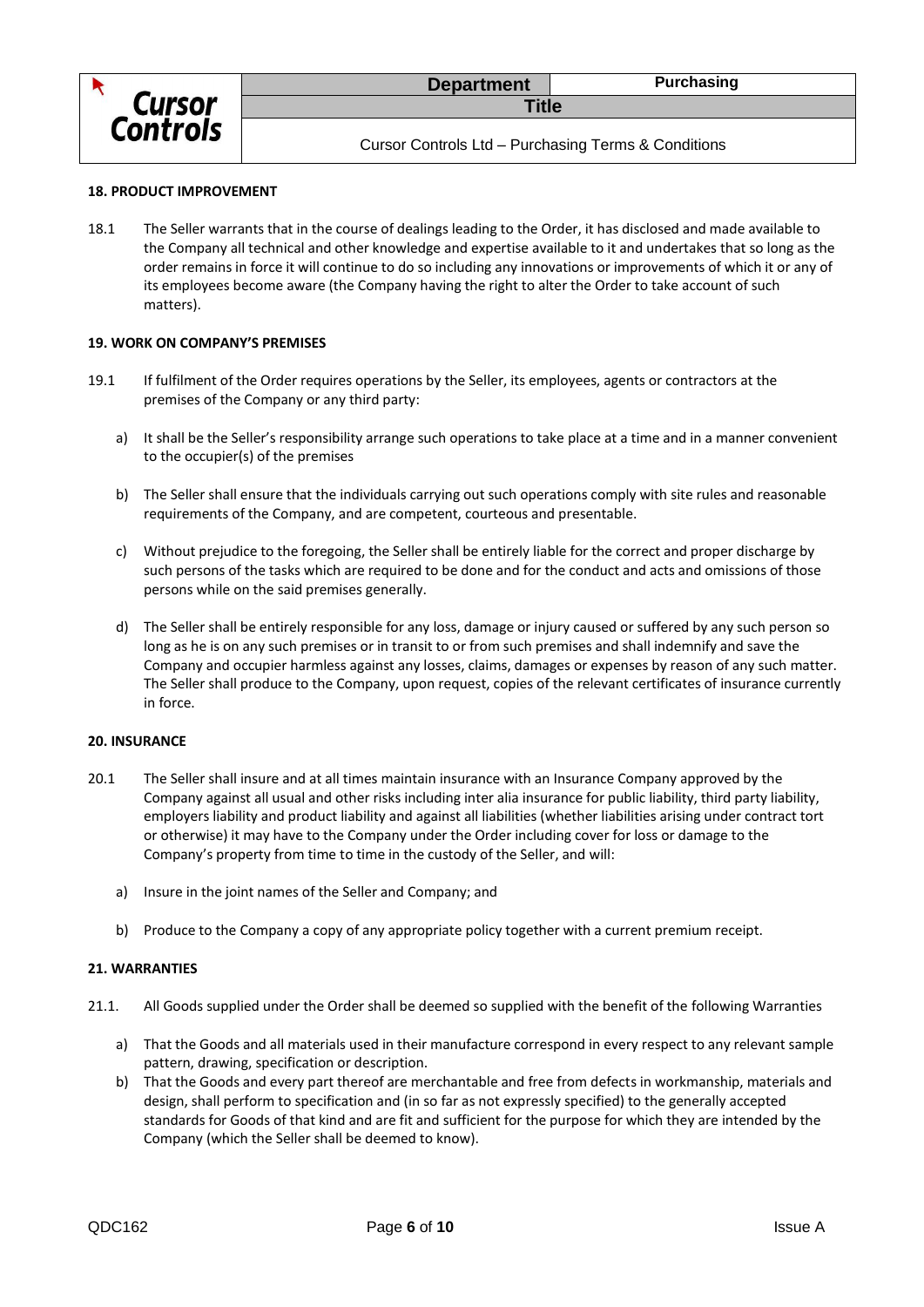

Cursor Controls Ltd – Purchasing Terms & Conditions

- c) That the Goods comply in all respects with all relevant legal requirements at the place and time of delivery and where the Goods are to be sold by the Company (whether or not incorporated into other products) that the Goods will so comply with any legal requirements which apply on such sale and will not give rise to any claim against the Company under consumer protection or product liability laws in force in any relevant place.
- d) That the performance by each party of its obligations under the Order will not contravene nor require any license or consent under any relevant law, regulations, exchange control or other requirement of either the country from which the Goods or materials are used or originate or the country in which the Seller is resident or domiciled or the country in which payment of the purchase price is to be made:
- e) that on delivery and at all material times thereafter the Seller will supply the Company with all necessary instructions and all prudent recommendations for and in relation to the proper and safe operation and / or use of the Goods.
- 21.2 Costs and expenses or any remedial action or services as described above shall be the sole responsibility of the Seller and in particular but without prejudice to the generality of the foregoing the Seller shall bear and pay for all expenses arising from provision of skilled engineers and personnel aforesaid including all fares and other travel expenses, travelling time, labour costs and time, accommodation and food and other ancillary expenses.
- 21.3 The Warranties and remedies above provided are in addition to and without prejudice to the Company's other rights and remedies under these Conditions or under the general law and shall survive acceptance of and payment for the Goods.

## **22. INDEMNITY**

- 22.1 The seller shall keep the Company indemnified in full against all direct, indirect or consequential liabilities (all three of which terms include, without limitation, loss of profit, loss of business, depletion of goodwill and like loss), loss, damages, injury, costs and expenses (including legal and other professional fees and expenses) awarded against or incurred or paid by the Company as a result of, or in connection with:
	- a) Defective workmanship, quality or materials;
	- b) An infringement or alleged infringement of any intellectual property rights caused by the use, manufacture or supply of the Goods;
	- c) Any claim, made against the Company in respect of any liability, loss, damage, injury, cost or expense sustained by the Company's employees or agents or by any customer or third party to the extent that such liability, loss, damage, injury cost or expense was caused by, relates to or arises from the Goods as a consequence of a direct or indirect breach or negligent performance or failure or delay in performance of the terms of the Contract by the Seller

## **23. TERMINATION AND CANCELLATION**

23.1 The Company shall have the right at any time and for any reason to terminate the Order to which these terms refer, in whole or part, by giving the Seller written notice whereupon all work on the order shall be discontinued and the Company shall pay to the Seller fair and reasonable compensation for work-in-progress at the time of termination but such compensation shall not include loss of anticipated profits or any consequential loss.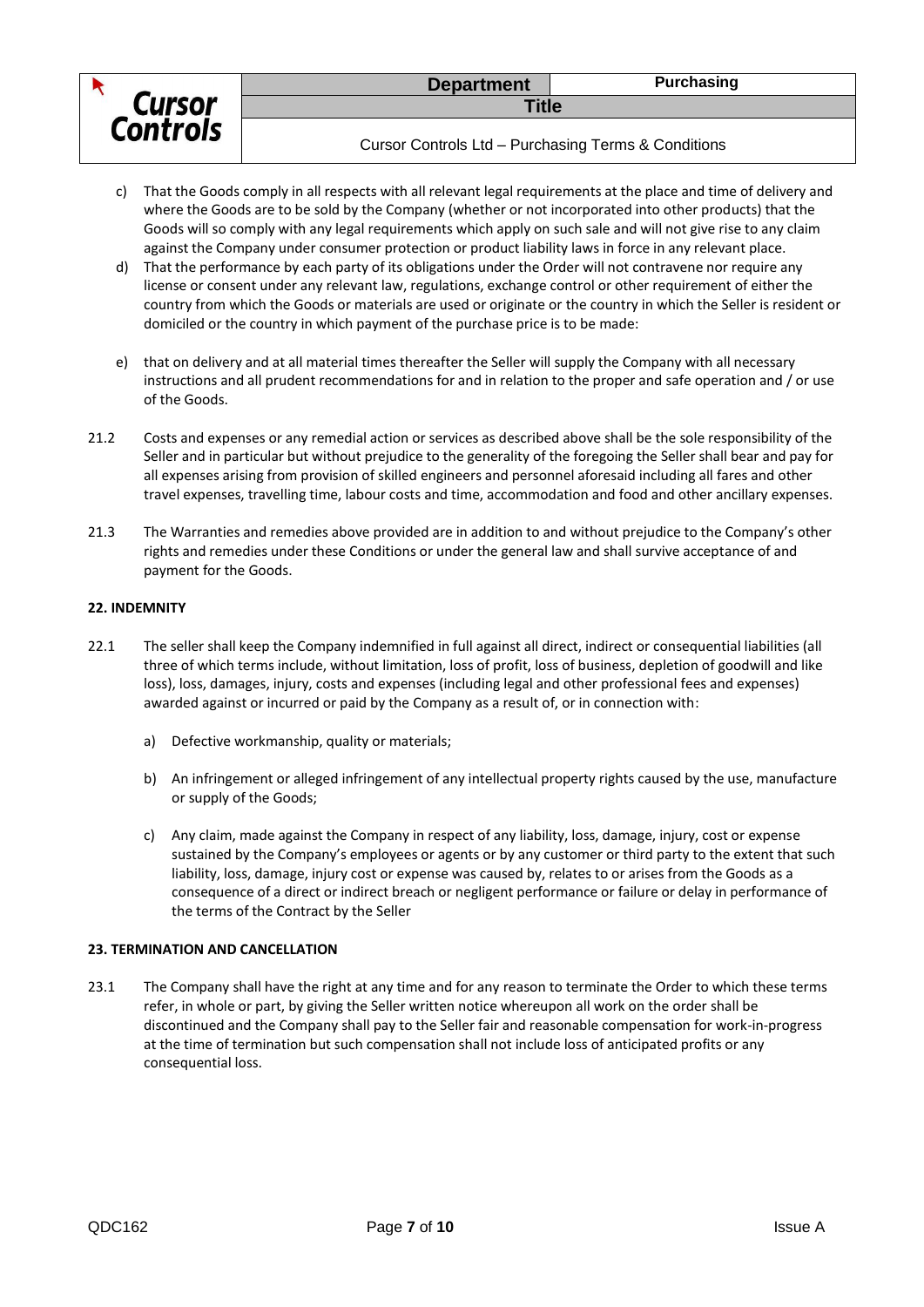

- 23.2 The Company shall have the right at any time by giving notice in writing to the Seller to terminate the Order forthwith if
	- a) The Seller commits a material breach of any of the terms and conditions of the purchase order;
	- b) The Seller has a bankruptcy order made against him or makes an arrangement or composition with his creditors, or otherwise takes the benefit (whether formal or informal), or enters into liquidation (whether voluntary or compulsory), or has a receiver or manager, administrator or administrative receiver appointed of its undertaking or any part thereof, or documents are filed with the court for the appointment of an administrator of the Seller or notice of intention to appoint an administrator is given by the Seller or its directors or by a floating charge holder (as defined in Paragraph 14 of Schedule B1 to the Insolvency Act 1986), or a resolution is passed or a petition presented to any court for the winding up of the Seller or for granting of an administration order in respect of the Seller, or any proceedings are commenced relating to the insolvency or possible insolvency of the Seller;
	- c) The Seller ceases or threatens to cease to carry on its business
	- d) The financial position of the Seller deteriorates to such an extent that in the opinion of the Company the capability of the Seller adequately to fulfil its obligations under the Contract has been placed in jeopardy.
- 23.3 The termination of the Order, however arising, shall be without prejudice to the rights and duties of the Company accrued prior to termination. The conditions which expressly or implied have effect after termination shall continue to be enforceable notwithstanding termination.

#### **24. ASSIGNMENT**

- 24.1 The Seller shall not be entitled to assign the Contract or any part of it without the prior written consent of the Company.
- 24.2 The Company may assign the Contract or any part of it to any person, firm or company.

## **25. SERVICES**

25.1 In relation to any services or advice given by the Seller to the Company in the course of or in connection with the Order or previous negotiations or any Goods delivered under any Order, including advice or services given prior to as well as after delivery of Goods, the Seller hereby acknowledges that the Company relied and was entitled to rely upon the advice or services as being competent and correct and given by properly qualified persons exercising sound skill and judgement.

#### **26. GOVERNING LAW**

26.1 This Order and all other dealings between the Company and the Seller shall be governed by and interpreted according to the laws of England and subject only to provisions below relating to arbitration. The Seller hereby submits to the non-exclusive jurisdiction of the Courts of England.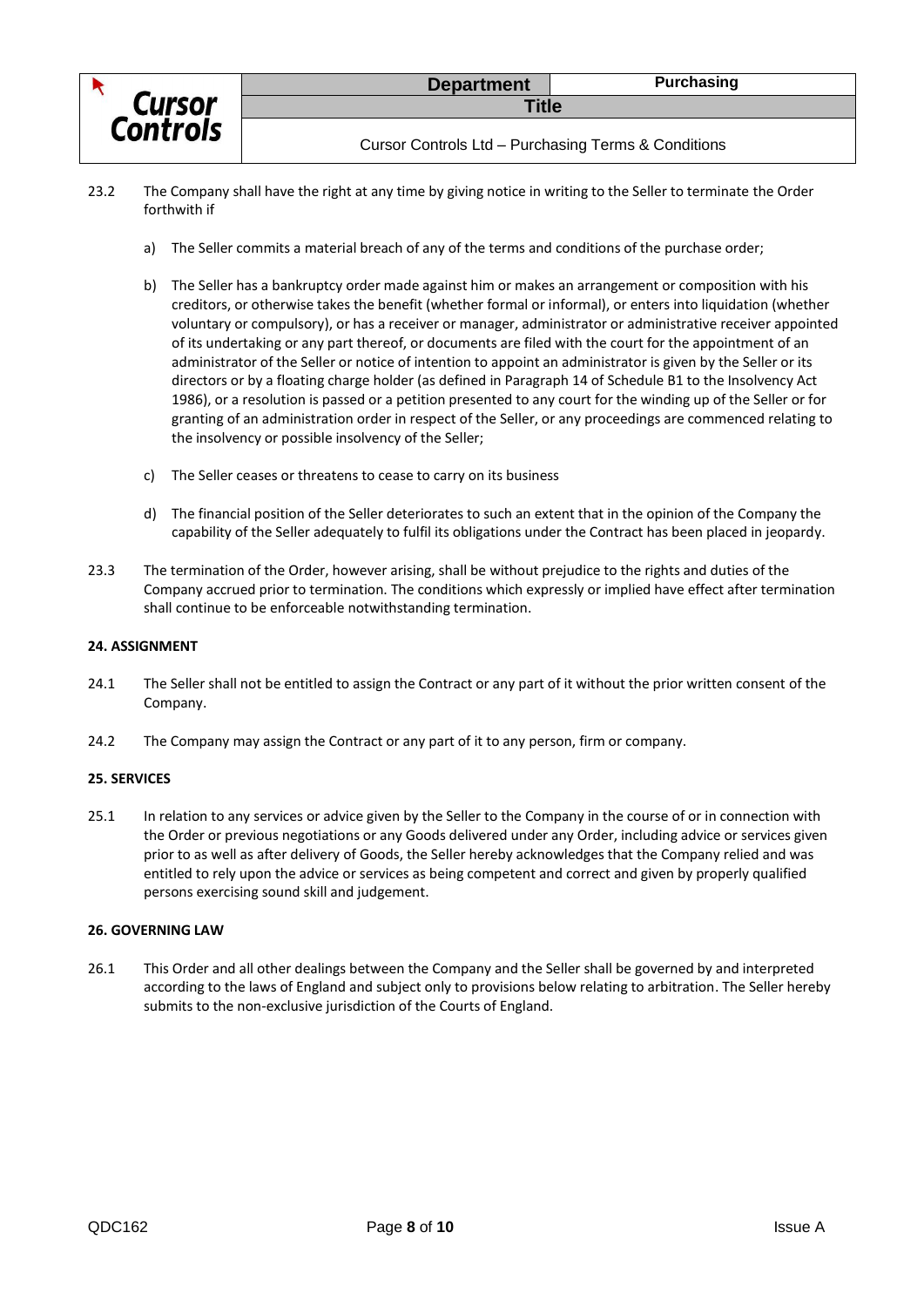

Cursor Controls Ltd – Purchasing Terms & Conditions

## **27. FORCE MAJEURE**

27.1 The Company reserves the right to defer the date of delivery or payment or to cancel the Contract or reduce the volume of the Goods ordered if it is prevented from or delayed in the carrying on of its business due to circumstances beyond the reasonable control of the Company, including, without limitation, acts of God, governmental actions, war or national emergency, acts of terrorism, protests, riot, civil commotion, fire explosion, flood, epidemic, lock-outs, strikes or other labour disputes (whether or not relating to either party's workforce), or restraints or delays affecting carriers or inability or delay in obtaining supplies of adequate or suitable materials.

## **28. MISCELLANEOUS**

- 28.1 The headings to these Conditions shall not affect the interpretation thereof
- 28.1 Where anything in these General Conditions conflicts or is inconsistent with any specific agreement evidence in writing in the Order such specific agreement shall prevail over these conditions
- 28.2 Any provision of these Conditions held by a court of law to be invalid shall be severable and shall to the extent necessary to prevent such invalidity be deemed to be omitted from these Conditions and any liability which would otherwise have been excluded or limited shall nevertheless be subject to the remaining provisions of these Conditions.